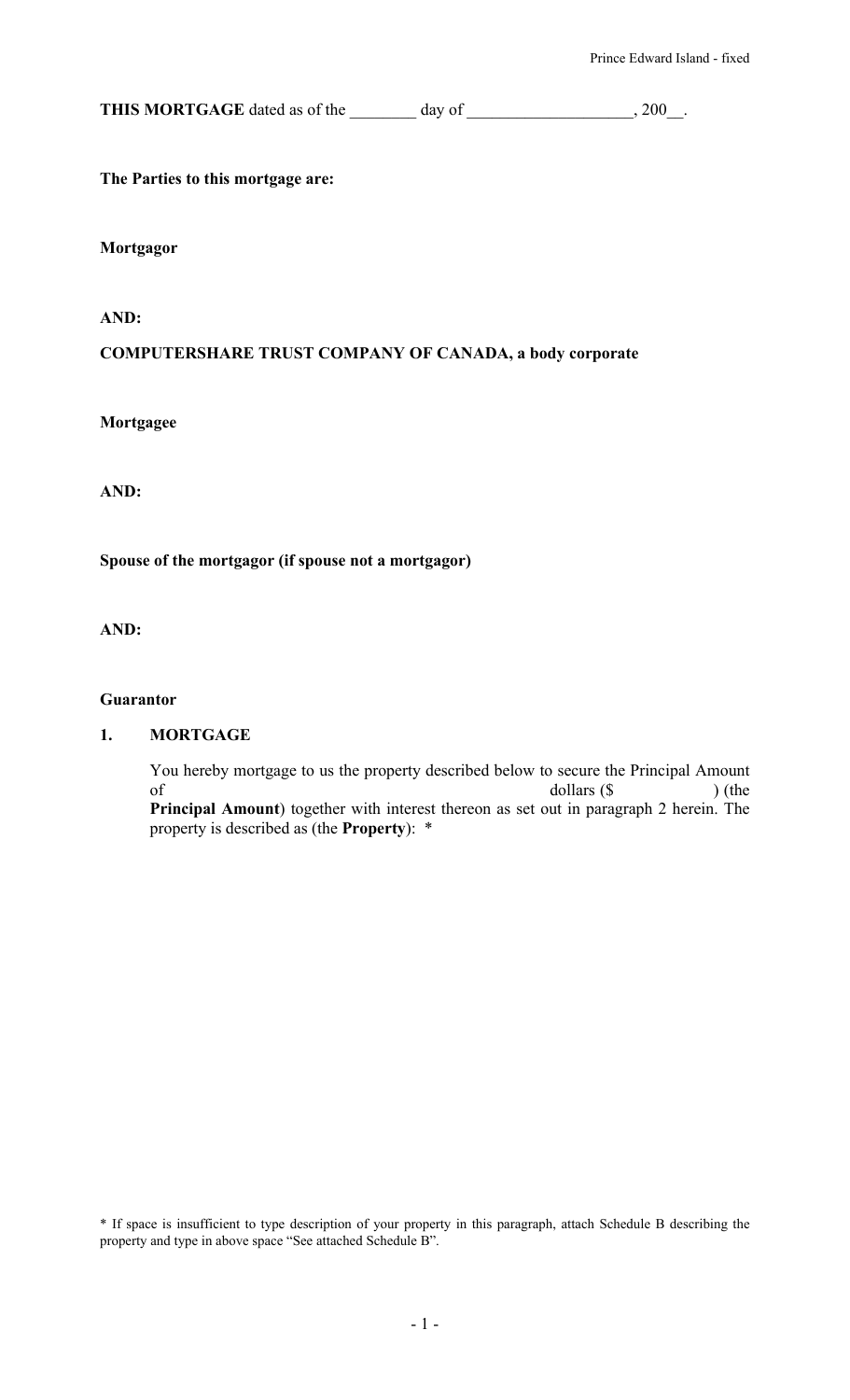Any buildings on the Property and anything now or later attached or fixed to the buildings or the Property including additions, alterations and improvements are covered by this mortgage.

To have and to hold the lands and the appurtenances unto the mortgagee, its successors and assigns.

### **2. HOW YOU WILL REPAY YOUR LOAN WITH INTEREST**

[fixed rate mortgage/delete if not applicable]

You agree to pay to us the Principal Amount with interest thereon as well after as before maturity and both before and after default at the rate of percent  $( %)$  per annum calculated semi-annually, not in advance (the "Interest Rate"), computed from the date the Principal Amount, or any part thereof, is advanced on so much of the Principal Amount as shall from time to time remain unpaid until the whole of the Principal Amount is paid. The Principal Amount and interest shall become due and be paid as follows:

- (i) Interest shall accrue from the date of advance hereunder and shall be due and payable on the day of the month next following the date of the first advance (the "Interest Adjustment Date");
- (ii) Thereafter, the Principal Amount and interest, as aforesaid, shall be payable by equal consecutive monthly instalments of principal and interest of (\$), commencing on the day of the month next following the Interest Adjustment Date and thus to continue monthly on the day of each month to and including the day of
- (iii) The balance, if any, of the Principal Amount and interest thereon, as aforesaid, and any other moneys owing under this Mortgage shall be due and payable on the day of , (the "Balance Due") Date");

[adjustable rate mortgage/delete if inapplicable]

You agree to pay to us the Principal Amount with interest thereon as well after as before maturity and both before and after default at the Prime Rate plus/minus [delete inapplicable] percent (  $\%$ ) per annum calculated monthly, not in advance (the "Interest Rate"), computed from the date the Principal Amount, or any part thereof, is advanced on so much of the Principal Amount as shall from time to time remain unpaid until the whole of the Principal Amount is paid. The Principal Amount and interest shall become due and be paid as follows:

- (i) Interest shall accrue from the date of advance hereunder and shall be due and payable on the day of the month next following the date of the first advance (the "Interest Adjustment Date");
- (ii) Thereafter, the Principal Amount and interest, as aforesaid, shall be payable by consecutive monthly instalments of principal and interest of (\$ ) (subject to change as noted below), commencing on the day of the month next following the Interest Adjustment Date and thus to continue monthly on the day of each month to and including the day of
- (iii) The balance, if any, of the Principal Amount and interest thereon, as aforesaid, and any other moneys owing under this Mortgage shall be due and payable on the day of , (the "Balance Due") Date");

The Interest Rate will change automatically each time there is a change in the Prime Rate. The principal and interest payment will be recalculated every time the Prime Rate changes, based on the new interest rate and remaining amortization. Within a reasonable time after a change in the Interest Rate, we may mail to you, at your last known mailing address according to our records, a notice of the changed interest rate, its effective date,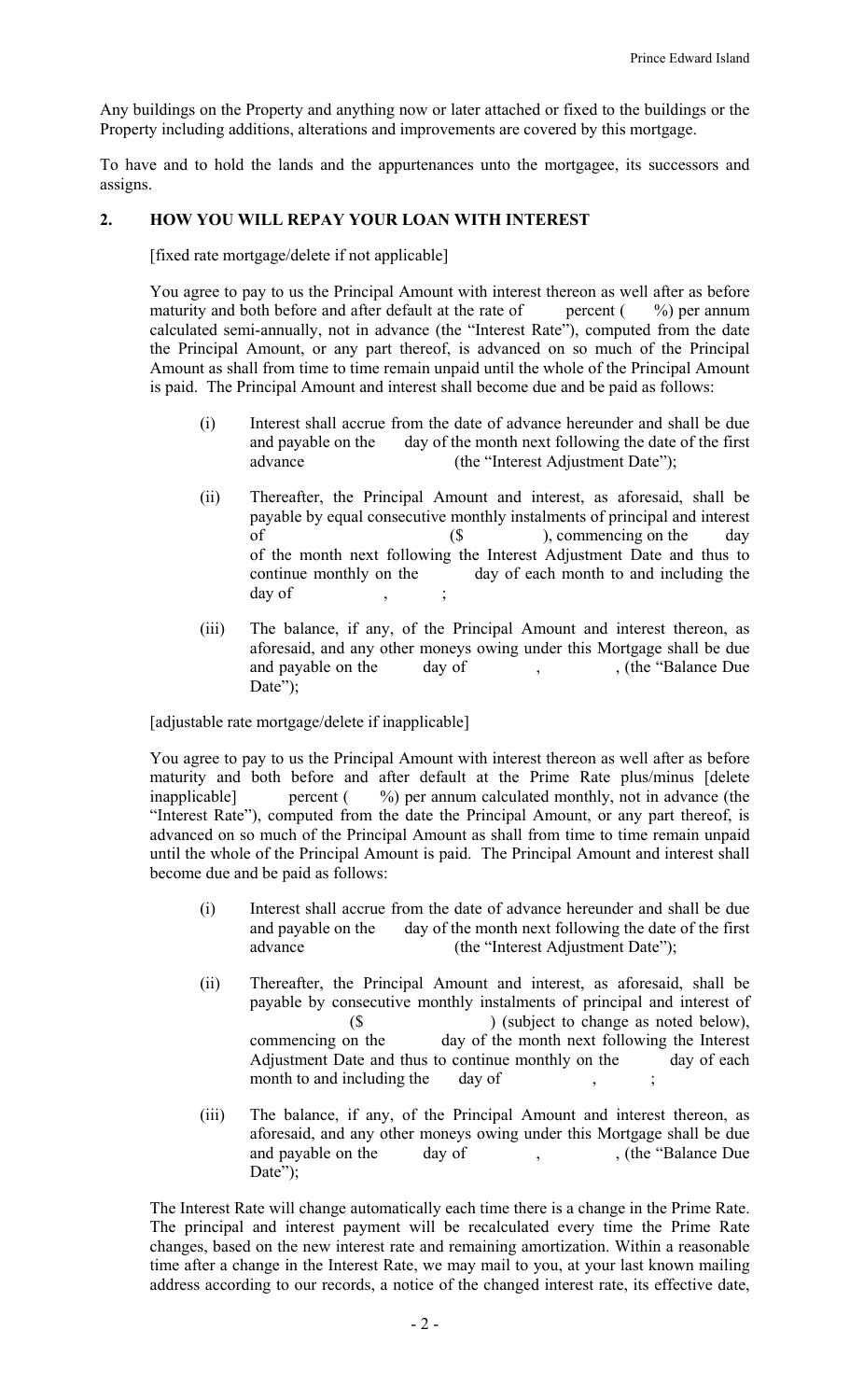and the applicable change to the payment amount. The Interest Rate and payment amount will vary in accordance with this paragraph even if we fail to send this notice or you fail to receive it.

### **3. INDEBTEDNESS SECURED BY THE MORTGAGE**

You agree the mortgage secures all Indebtedness up to the Principal Amount with interest thereon at the interest rate set out above.

### **4. ADDITIONAL TERMS AND COVENANTS**

The terms, conditions and covenants set out in Schedule "A" appended hereto are incorporated and form part of this mortgage.

#### **5. CONSENT OF SPOUSE**

By signing this mortgage each spouse of a mortgagor consents to this mortgage and releases any interest which he or she may have in the Property covered by this mortgage as far as necessary to give effect to our rights under this mortgage.

#### **6. SIGNING THIS MORTGAGE**

If you have read this mortgage and you agree to its terms, sign in the space provided for your signatures. Witnesses must sign in the spaces provided for the witnesses' signatures. Necessary legal seals should be added next to your signatures.

#### **SIGNED, SEALED AND**

**DELIVERED** in the presence of:

| (Witness) | (Borrower)           | (Seal) |
|-----------|----------------------|--------|
| (Witness) | (Borrower)           | (Seal) |
| (Witness) | (Spouse of Borrower) | (Seal) |
| (Witness) | (Guarantor)          | (Seal) |
| (Witness) | (Guarantor)          | (Seal) |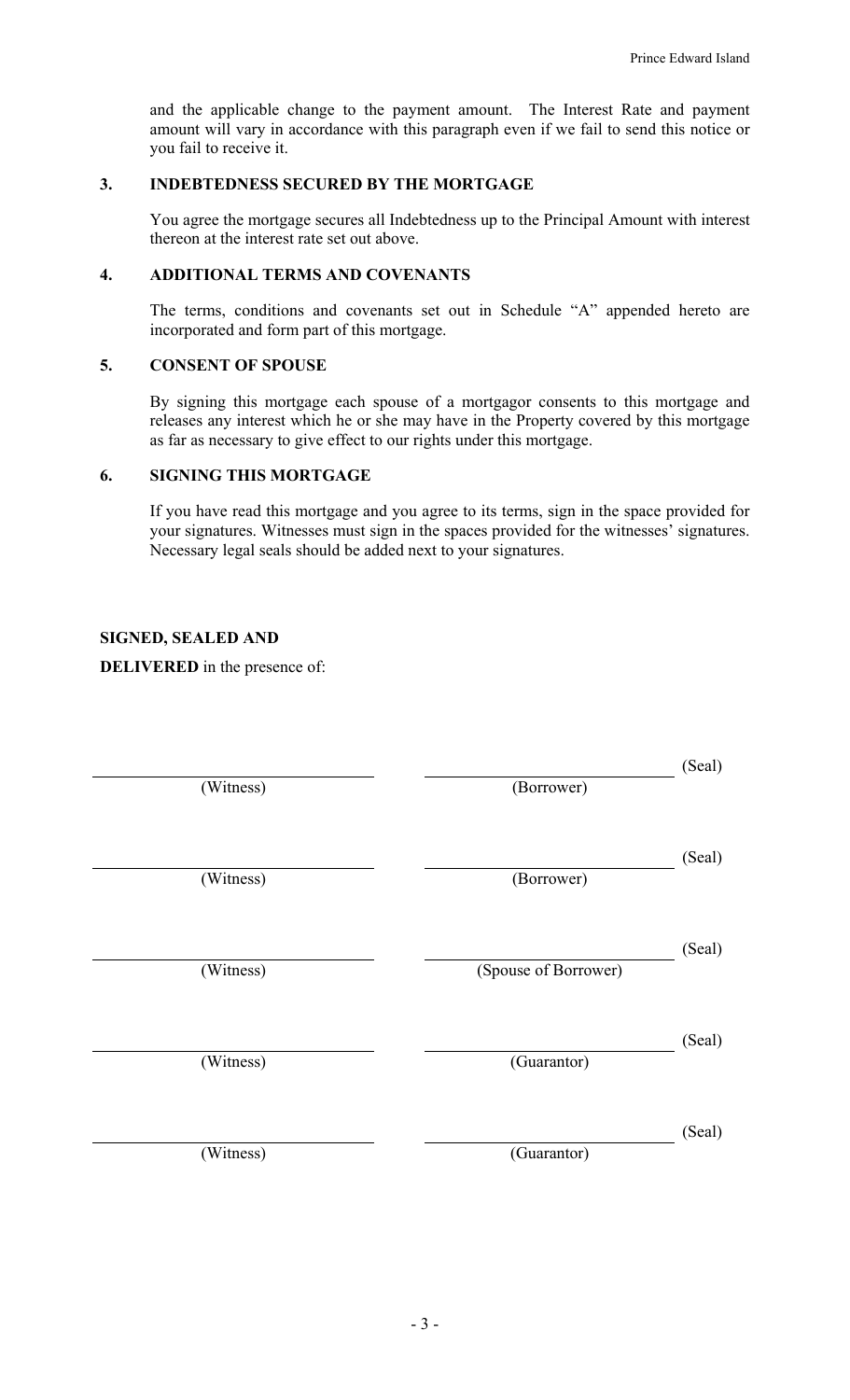### **CANADA**

### PROVINCE OF PRINCE EDWARD ISLAND

# **AFFIDAVIT**

I, \_\_\_\_\_\_\_\_\_\_\_\_\_\_\_\_\_,of \_\_\_\_\_\_\_\_\_\_\_, in the County of \_\_\_\_\_\_\_\_\_\_\_\_, Province of Prince Edward Island,

### **MAKE OATH AND SAY AS FOLLOWS:**

1. **THAT** I am \_\_\_\_\_\_\_\_\_\_\_\_\_\_\_\_\_\_\_\_\_\_\_\_\_\_ of the Mortgagor named in the Mortgage herein.

2. **THAT** I have a personal knowledge of the share ownership of the Mortgagor and of the use and occupation of the property described in the Mortgage herein.

3. **THAT** the property is not now the subject of a Court Order, interim or otherwise, made pursuant to the Act.

## **(DELETE ALL #4'S EXCEPT APPLICABLE ONE)**

4. **THAT** the property described in the Mortgage herein is not a family home.

4. **THAT** neither the ownership of shares in the Mortgagor nor ownership of any interest in any shares of the mortgagor entitles the owner of such shares or interest to the occupation of the family home owned by the Mortgagor and included in the property described in the Mortgage herein.

4. **THAT** no shareholder of the mortgagor and no person having an interest in a share of the Mortgagor, has occupied with his or her spouse the family home owned by the Mortgagor and included in the property described in the mortgage herein.

| <b>SWORN TO before me at</b>                               |  |
|------------------------------------------------------------|--|
| ın                                                         |  |
| County, Province of                                        |  |
| Prince Edward Island, this day                             |  |
| of<br>A.D.                                                 |  |
|                                                            |  |
|                                                            |  |
|                                                            |  |
|                                                            |  |
| A Commission for taking Affidavits in<br>the Supreme Court |  |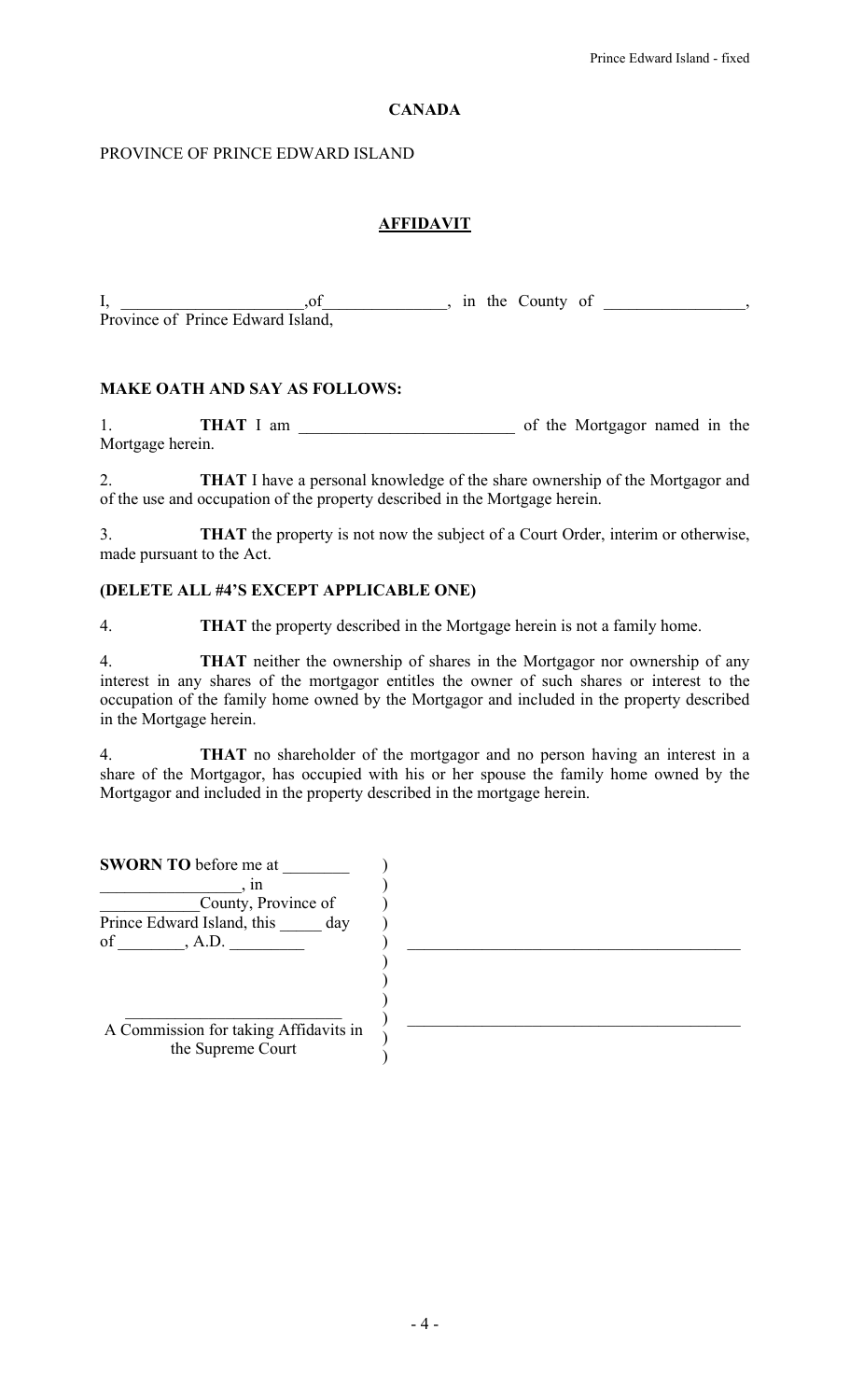### **CANADA PROVINCE OF PRINCE EDWARD ISLAND**

**IN THE MATTER** of the *Family Law Act,* being Statutes of Prince Edward Island, 1995, Chapter 12, as amended;

- and –

**IN THE MATTER** of the *Registry Act*, being Revised Statutes of Prince Edward Island, 1988, Chapter R-10, as amended.

## **AFFIDAVIT OF SPOUSAL STATUS OR INTEREST**

 $I/WE,$  of \_\_\_\_\_\_\_\_\_\_\_\_\_\_\_\_\_\_\_\_\_\_\_\_\_\_\_\_\_, in \_\_\_\_\_\_\_\_\_\_\_\_\_\_ County, Province of Prince Edward

Island,

### **MAKE OATH AND SAY AS FOLLOWS:**

1. **THAT** I/we am/are of the full age of eighteen (18) years.

2. **THAT** I/we am/are a resident(s) of Canada within the meaning of the Income Tax Act (Canada).

3. **THAT** for the purpose of this Affidavit,

- (a) "spouse" means either of a man or woman who:
	- (i) are married to each other;
	- (ii) have together entered into a marriage that is voidable or void, in good faith on the part of the person asserting a right under the *Family Law Act*, S.P.E.I. 1995, c.12; and
	- (iii) "family home" means every property in which a married person has an interest and that is or, if the spouses are living separate and apart, was at the time of separation ordinarily occupied by the person and his or her spouse as their "family residence".

4. **THAT** the property that I/we am/are disposing of or encumbering in the annexed Instrument is not now the subject of a Court Order, interim or otherwise, made pursuant to the *Family Law Act*, S.P.E.I. 1995, c.12.

#### **(DELETE ALL #5'S EXCEPT APPLICABLE ONE)**

5. **THAT** we are spouses of each other, and neither of us has another spouse.

5. **THAT** I am not a spouse and at the time of making the disposition or encumbrance evidenced by the annexed deed, was not a spouse.